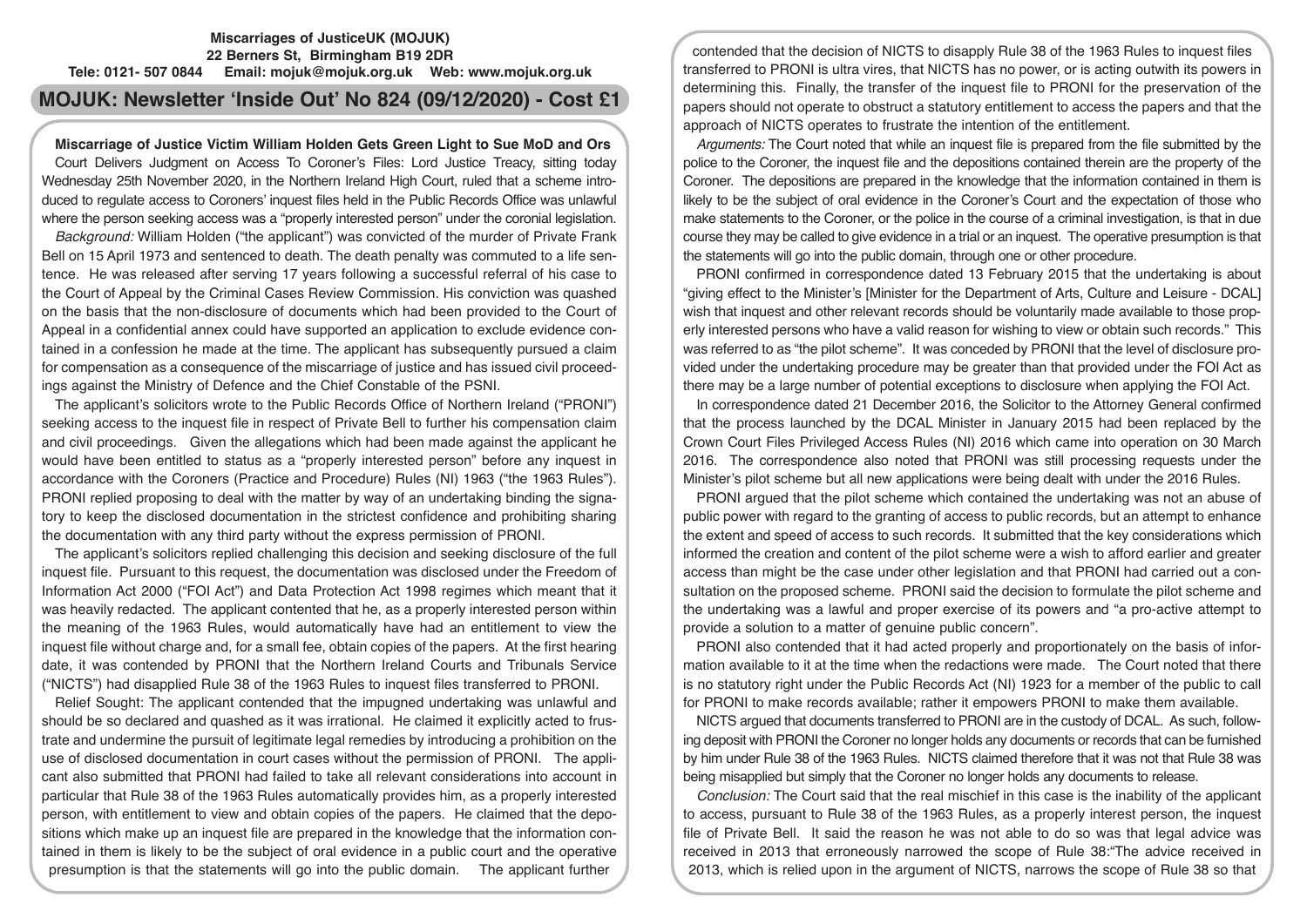that rule only applies to inquest papers within the possession and control of the Coroner. There is, quite simply, no basis for such a narrow reading of Rule 38. Nothing in the 1923 Act governing PRONI, or anywhere else, calls for such a reading. Rule 38 has never been repealed. The archiving of Rule 38 documents does not mean the relinquishment of legal control. The power, and its exercise, under Rule 38 remains vested in "a coroner"."

The Court concluded that Rule 38 should be applied to the applicant's request. It added that the pilot scheme and the undertaking fettered the presumptive right of a properly interested person to full access to the inquest file (subject to the Coroner's full consideration of matters relevant to disclosure) and it was therefore unlawful to apply that scheme to the applicant in this case. It said the lawfulness and the impugned undertaking as it might have applied to other parties (ie parties who are not properly interested persons) is beyond the scope of these proceedings.

# **Cruelty Of UK Deportation Law Deemed 'Unavoidable Price to Pay'**

Rudy Schulkind, Justice Gap:In the UK, many parents are separated from their children as a result of deportation, regardless of whether they are loving and capable parents. The separation if often permanent, and the damage caused to the children left behind is severe and long-lasting. Bail for Immigration Detainees (BID) has produced a research report that documents the harm caused to children by forcible separation from a parent. The research provides an in-depth overview of recent academic insights and discussions and explores the effects of forced family separation in two different contexts – incarceration and deportation. BID is also releasing a selfhelp guide to enable the research to be used by unrepresented appellants in deportation appeals. The removal of legal aid for immigration cases brought about in the 2013 legal aid cuts means that independent expert report documenting the likely harm caused to the child (produced by a child psychologist or independent social worker, for example) are often prohibitively expensive for appellants. Whilst this is no substitute for such an independent expert report, it may provide useful additional evidence in a deportation appeal. Imprisonment has far-reaching adverse consequences on the families and wider communities connected to prisoners. Outcomes for children of incarcerated parents are far worse on a number of different measures. Such children are more likely to have Adverse Childhood Experiences, are at significantly higher risk of mental health problems; more likely to suffer from nightmares, anxiety, and bedwetting. The effects of parental incarceration endure for considerable periods and are associated with a higher likelihood of offending, drug abuse, school failure and unemployment.

Deportation: We found mounting empirical research that has begun to document the short and long term effects of detention and deportation on children and families. Physical separation in the case of deportation disrupts the essential secure base of a child, thereby risking internalizing symptoms (depression, anxiety) and externalizing behaviours (withdrawal, aggression). Deportation leads to abrupt loss of familiar home environment and family structure. It can lead to family dissolution. Deportation is also associated with a loss of income and numerous US studies show how this can lead to housing insecurity, food insecurity, psychological distress, and falling from low income into poverty. The emotional effects are often compounded by successive traumatic experiences such as immigration raids and parental detention. The experience of deportation produces increased emotional and behavioural distress among children and places children at risk of developing a range of disorders, such as sleeping disorders, depression, anxiety and post-traumatic stress disorder.

How deportation law permits cruelty to children: To challenge deportation on the basis of their

parental relationship an individual must prove that they either have a 'genuine and subsisting parental relationship' with a 'qualifying child' who would experience the deportation as 'unduly harsh' (those sentenced to 4 years or more must show 'very compelling circumstances' – an even higher threshold that is almost impossible to meet). The Home Office interprets 'unduly harsh' as 'excessively cruel' – that is, deportation law currently permits cruelty to children provided that such cruelty is not 'excessive'. It is necessary to show that the level of cruelty would go above and beyond that which is inherent in requiring a child to grow up without a parent.

The Supreme Court in KO (Nigeria) v SSHD [2018] UKSC 53, found that to meet the test, mothers and fathers facing deportation must demonstrate that separation from their children would involve a degree of harshness going beyond 'what would necessarily be involved for any child faced with the deportation of a parent'. Put another way, certain adverse impacts on children are a necessary and unavoidable price to pay in deportation. The subsequent cases of PG (Jamaica) v SSHD [2019] EWCA Civ 1213 and SSHD v KF (Nigeria) [2019] EWCA Civ 2051 held that most children who have a parent facing deportation are likely to suffer significant psychological trauma, and that to succeed in their appeal a parent would have to show a risk of likely harm beyond what would be a normally expected consequence. Despite the 'great sympathy' expressed by the Court of Appeal in PG (Jamaica) for the children, Parliament has made clear its will that distress to innocent children is insufficient to prevent deportation.

This effectively means that the courts are obliged to accept that cruelty to a child is acceptable, even where the long term harm caused to the child, their family and community may be detrimental to society at large. As stated by LJ Baker in the case of KF (Nigeria), '[f]or those lawyers, like my Lord and myself, who have spent many years practising in the family jurisdiction, this is not a comfortable interpretation to apply. But that is what parliament has decided'. The injustices wrought in the name of UK deportation law hit the headlines in February 2020 with the deportation of the Jamaica 50. The heart-breaking stories of Reshawn Davis, Michael McDonald, Tajay Thompson, Howard Ormsby, and many others were highlighted in the press. All too often the children of people who are deported, and the suffering they are forced to go, is made invisible. It is clearer than ever that an overhaul of the UK's unjust deportation regime is urgently needed.

# **UK Ranked 79th Internationally in Terms of Accessibility and Affordability of its Justice System.**

Elliot Tyler, Justice Gap: More than one in three people have little confidence that they could achieve a fair outcome when faced with a legal problem, according to the lawyers' main regulator which reckons that as many as 3.6 million people every year have unresolved legal problems. The report by the Legal Services Board (LSB) reveals that the basic legal needs of many are not being met with the UK ranking just 79th internationally in terms of the accessibility and affordability of its justice system. The study, which is published on the regulator's 1oth anniversary, highlighted the impact of the 2013 legal aid cuts introduced under the Legal Aid, Sentencing and Punishment of Offenders Act. The LSB stated: 'Reductions in the scale and scope of legal aid, pressure on third sector advice agencies, and a rise in litigants-in-person, are among the reasons why nearly nine in ten people agree that "law is a game in which the skilful and resourceful are more likely to get what they want" .'

The Legal Services Board argued that the debate over the publicly-funded legal system 'sometimes masks' the fact that there were significant access issues for population groups and areas of law that would be 'unlikely ever to be within the scope of even the most generously funded legal aid scheme'. 'Although affordability is an insurmountable obstacle for many

 $\overline{3}$   $\overline{4}$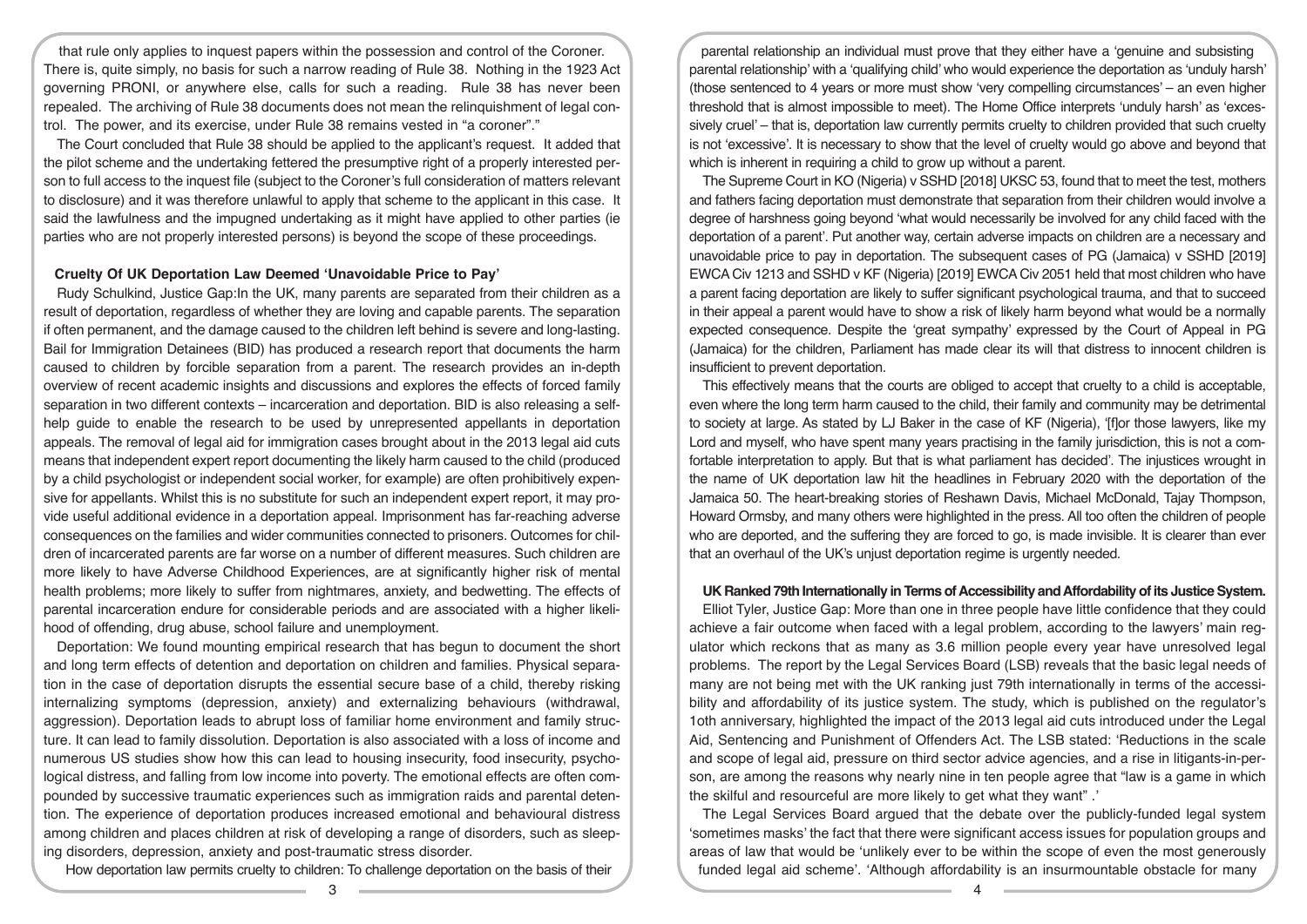people, the barriers to access go beyond cost, embracing issues of legal capability and service design,' it said. 'While legal services are out of reach for large parts of society, the same population groups – BAME communities, people with disabilities, younger people, those on lower incomes and people with a low level of education – frequently appear in our data as worse off,' the LSB continued; adding that it was true of their access to legal services, quality of experience when doing so and how fair they perceive the outcome of their issue to be.

The report continued: 'Further, these groups are more likely to experience serious legal issues that add to the existing problems they face. Often this reinforces a cycle of disadvantage that contributes to widening social inequalities. Ultimately, a legal system that serves some groups of people less well than others will struggle to command the public confidence central to the rule of law.' The LSB also highlighted the 'unfairness present in the profession itself' particularly in recruitment, retention and progression. It flagged as a barrier preferences by employers for 'elite educational institutions' and identified 'working practices and cultures that exclude, unfounded perceptions of "hierarchy" between different types of legal professional, and "homophily" (a tendency to prefer people similar to ourselves)'. 'We must seize this moment, and with a clear strategy, good leadership and collective effort, we can build a market that the delivers fairer outcomes, stronger confidence and better services for society,' commented LSB chair Dr Helen Phillips. 'Success will also mean a sector that better reflects the communities it serves.'

#### **Personal Data From Muslim Prayer and Quran app Harvested and Sold to U.S. Military and Others**

*Dougnty Street Chambers:* An article by Joseph Cox that appeared in Vice.com earlier this week claiming that personal data from a Muslim prayer and Quran app was being harvested and sold to buyers including the U.S. Military was a stark reminder of how far technology can reach into our most intimate spaces and the urgent need for clear parameters to protect the forum internum. This app was one of many described in the article, but there can be few things more clearly associated with the forum internum than the experience of private prayer. The company behind the app in question issued a statement refuting the claims in the article and announcing it was going to launch an investigation. But the fact that such a window into users' inner spiritual lives could be accessed or sold at all is a wake-up call on the need to protect our most intimate thoughts, beliefs and ideas in the digital space. The pandemic has pushed many of our most personal experiences online and the inferences that can be drawn about our inner states are increasingly complex. The need for regulation to protect the forum internum has never been more pressing.

The Power of Prayer and the "Creepy Line" - The right to freedom of thought, religion and belief enshrined in international human rights law (e.g. Article 18 ICCPR and Article 9 ECHR) has two aspects, firstly an internal aspect, the right to hold thoughts and beliefs in the "forum internum" and secondly, an external aspect, the right to manifest religion and belief. This differentiation is crucial when considering the kind of protection the right attracts. Unlike many other rights, the right to freedom of thought in the "forum internum" has been recognised by the Human Rights Committee (General Comment 22) as absolute. While limitations on the manifestation of religion or belief may be permissible if they are lawful, justified, proportionate and non-discriminatory, what goes on inside our heads can never be subjected to interference for any reason.

Where this line is drawn is, therefore, a crucial question, but in the digital age, that question is a thorny one. In relation to the related right to freedom of opinion, the Former UN Special Rapporteur on Freedom of Opinion and Expression, David Kaye pointed out in his Report on encryption, anonymity, and the human rights framework that ""[I]ndividuals regularly hold

opinions digitally, saving their views and their search and browse histories In other words, holding opinions in the digital age is not an abstract concept limited to what may be in one's mind." Google's former CEO Eric Schmidt was famously reported as describing what he called "the creepy line" and Google's policy to get right up to the "creepy line" and not cross it. The right to freedom in the forum internum is so fundamental to our humanity that, perhaps, one could view the line around the forum internum as that "creepy line" - crossing it would be such a violation of human dignity that it could never be acceptable. But the stories about the way big data is used to analyse and monitor individuals and communities on an industrial scale raise serious questions about whether that line is being respected in practice.

#### **Richard Huckle: Serving 22 Life Sentences Upgraded to 23 Life Sentences!**

BBC News: A psychopathic prisoner who murdered paedophile Richard Huckle in an act of "poetic justice" has been sentenced to a minimum of 34 years in jail. Paul Fitzgerald, 30, assaulted and strangled Huckle in a 78-minute attack in his cell at HMP Full Sutton East Yorkshire in October 2019. Fitzgerald said afterwards he wanted to cook and eat parts of Huckle's body. Sentencing him at Hull Crown Court, Mr Justice Lavender said he had been acting out his fantasies. "You are a psychopath and you derive pleasure from fantasising about raping, torturing, killing, and even eating others," Mr Justice Lavender said. "On this occasion you derived pleasure from acting out your fantasies." The court heard Fitzgerald went into Huckle's cell and tied him up. He then raped him and assaulted him with various weapons before strangling him with an electrical cord. Mr Justice Lavender said: "You intended to rape and kill Mr Huckle and, if possible, cook parts of him and eat them. "You did this for your own pleasure and also to inflict what you called poetic justice on a convicted paedophile." The court heard that Fitzgerald, who suffers from psychopathy, anti-social personality disorder and gender identity disorder, has previous convictions for violent and sexual offences, starting from the age of 13 and including the false imprisonment of a female prison officer. Fitzgerald, who appeared at the hearing by video link, was given a life sentence and must serve at least 34 years in jail. Huckle, 33, from Ashford, Kent, was given 22 life sentences in 2016 after admitting 71 charges of sex abuse against up to 200 Malaysian children aged between six months and 12 years.

# **Celtic Supporters Who Wore IRA Shirts to Match Win Appeal Against Breach of the Peace**

Scottish Legal News: Three men who were convicted of committing a breach of the peace after attending a Celtic FC game wearing T-shirts with IRA imagery have had their convictions quashed by the Sheriff Appeal Court (Criminal Division). Daniel Ward, Martin Macaulay and Ryan Walker argued that the sheriff had erred in repelling submissions made on their behalf based on the contention that the Crown had failed to corroborate that the T-shirts depicted imagery of a proscribed terrorist organisation. The conjoined appeals were heard by Sheriff Principal Derek Murray, Sheriff Principal Craig Turnbull, and Appeal Sheriff Nigel Ross.

*Black-Clad Figure:* The appellants all attended a match between Celtic and Linfield FC, a Belfast-based team, at Celtic Park Stadium on 19 July 2017. The Crown led evidence given by three police officers, two from Police Scotland and one from the Police Service of Northern Ireland, who each described the three men as wearing identical white T-shirts printed with the image showing the head of a black-clad figure. One Scottish officer, Constable Stirling, described the image as depicting a paramilitary figure wearing a black beret and sunglasses with a camouflage scarf covering the mouth. The other, Constable Taylor, echoed this description but also mentioned the tri-colour flag of the Republic of Ireland being in the background of the image.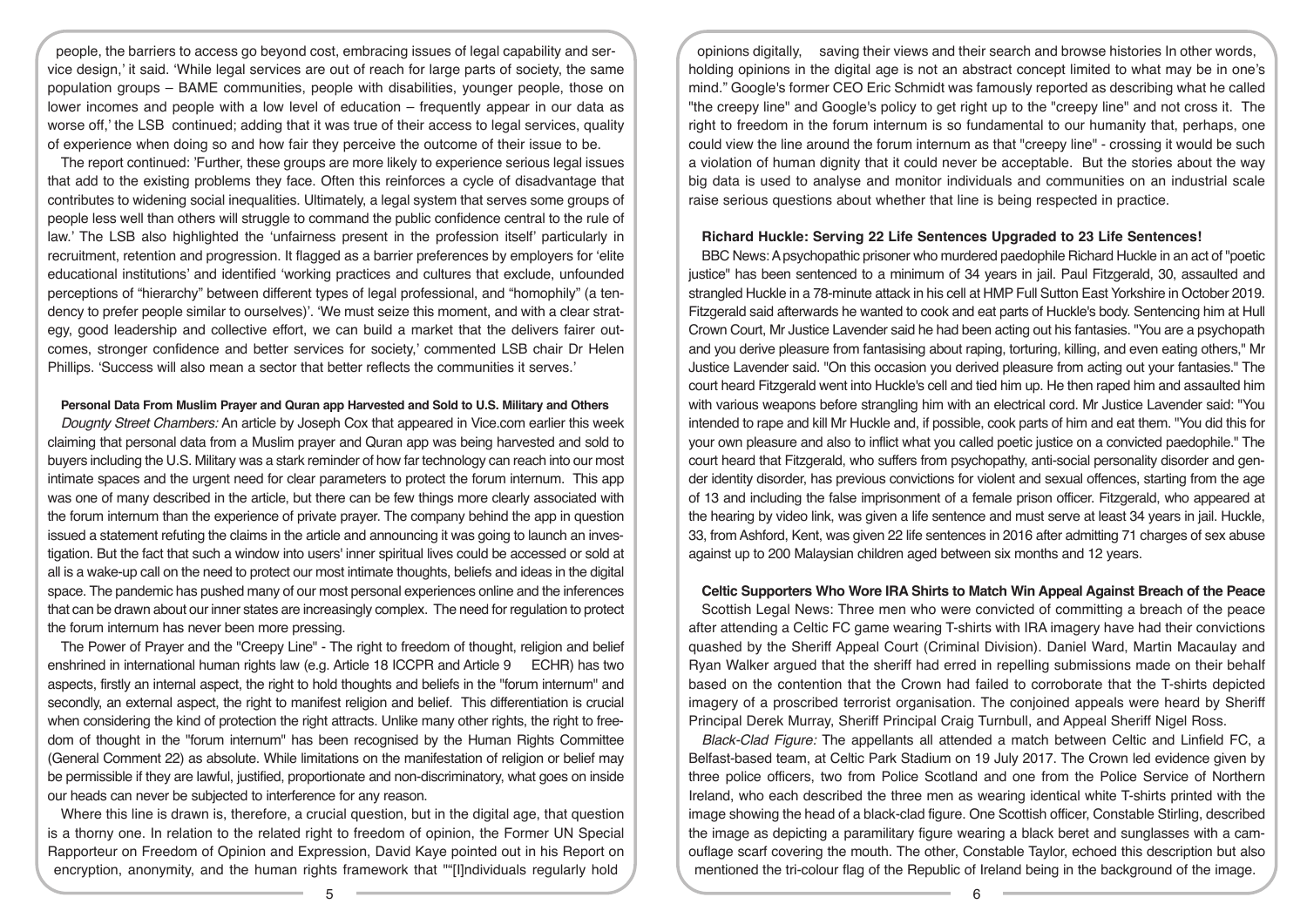The Irish officer, Constable Nixon, said that the black beret was of the same style and colour as those worn by members of the IRA, and that the image was clearly meant to depict an IRA soldier. He also said he had regularly seen people dressed like that in the streets of Northern Ireland, at parades, and at the funerals of IRA members. Each of the appellants argued that it was necessary for the Crown to adduce evidence that the T-shirts contravened the law in the manner libelled in the charge, namely that they displayed an image of a figure "related to and in support of" a proscribed terrorist organisation. In response, the Crown submitted that the fact that the T-shirt bore an IRA related image was part of the narrative only, and that it was the breach of the peace that required to be corroborated.

*Crown Selected Wording:* The opinion of the court was delivered by Sheriff Principal Turnbull. Considering the evidence given by the police witnesses, he said: "Only the evidence of Constable Nixon was capable of establishing that the T-shirts displayed an image of a figure related to and in support of the IRA. The evidence of Constables Stirling and Taylor did not. Taken at its highest, the evidence was capable only of establishing that the T-shirts worn by the appellants each displayed an image of a paramilitary figure." On the details of the charge, he said: "Proof of the charge turns upon what the image depicts. The Crown selected the wording of the charge, and accordingly required to prove that the image was of a figure related to and in support of a proscribed terrorist organisation, namely, the IRA."

He continued: "The only evidence supporting the connection with the IRA was given by Constable Nixon. The Crown did not lead evidence to corroborate that point. The nature and specification of the proscribed organisation is an integral part of the charge of breach of the peace, as the Crown chose to libel it. In the absence of proof of that element, there is no other conduct libelled sufficient to support a conviction for breach of the peace." For these reasons, the appeals were allowed, and the convictions quashed.

Deliberately Provocative Gesture: The Sheriff Appeal Court also considered it appropriate to express a view on whether the charge would have amounted to a breach of the peace if all the necessary elements, i.e. corroborated proof that the T-shirt depicted an IRA member, had been present. Considering the details of the breach alleged, Sheriff Principal Turnbull said: "The wearing of a T-shirt (or top) which inter alia refers to a proscribed organisation can amount to a breach of the peace - see Maguire v Procurator Fiscal, Glasgow (2013). The wearing of a T-shirt which depicts an image in support of such an organisation is no different." Turning to the context of the case, he noted: "The context in this appeal was described in evidence by each of the three police officers: a football match between Celtic, a team based in Glasgow who are perceived to have a predominantly Catholic support, and Linfield, a team based in Belfast who are perceived to have a predominantly Protestant support. The match was the second of a two legged fixture." He continued: "The first match, which had taken place in Belfast a short time earlier, had involved what was described as significant crowd trouble between the respective groups of supporters both inside and outside the stadium. The potential for further serious disturbance to the community was evident." Based on these circumstances, he concluded: "It is difficult but to conclude that the wearing such T-shirts amounted to a deliberately provocative gesture directed towards the Linfield support. The wearing of such T-shirts in near proximity to the opposing supporters within or around a football stadium is conduct which, if proved, would in our view present as genuinely alarming and disturbing, in context, to any reasonable person."

# **Eight Out of 10 Police Forces Unaware of Guidance on Evidence Retention**

*Elliot Tyler, Justice Gap:* The failure by police forces to properly store evidence 'risks wrongful convictions', according to a charity investigating miscarriages of justice. Freedom of Information requests made by the charity Inside Justice revealed that eight out of 10 police forces in England and Wales were not aware of the relevant guidance. The National Police Chiefs' Council guidance, published by the Home Office in 2019, sets out the requirements regarding the storage, retention and destruction of records and materials that have been seized for forensic examination.

The charity, which was founded by the journalist Louise Shorter, has released a short film highlighting the issue, seeking to pressure the police to adhere to guidance around post-conviction storage and retention of evidence collected. The six minute film ('What happens when evidence isn't kept?') includes an appearance by the daughter of Roger Kearney, who is serving life in prison for a 2010 murder he says he did not do. The Kearney case was revisited in a BBC documentary, Conviction: Murder at the Station, which saw Inside Justice's discovery that physical evidence – which included a carrier bag with a bloody handprint on – had been lost, contaminated or destroyed by Hampshire Constabulary. 'Our intention was to re-test these crucial items from the crime scene which were calling eyewitnesses to the murder,' Louise Shorter said, adding they had felt there was 'a real chance of identifying the killer.'

In response, Chief Constable Gavin Stephens said it was 'vitally important' that police are involved in rectifying a miscarriage of justice. 'The national guidance is something to pay very close attention to,' he added. 'Policing cannot operate without the confidence of our communities. There are lots of things that make up confidence; one of them is the fairness of the justice process.'

#### **How To Survive Imprisonment By Terry G.M. Smith**

It is a sad indictment upon the British Criminal Justice System that it is quick to dish out swingeing prison sentences to those convicted or wrongly convicted by the courts, but never, if ever, provide proper or adequate advice or guidance on precisely how prisoners are to successfully complete those sentences compos mentis. What we do know, however, when new prisoners are inducted at Prisons up and down the country, the Prison Service have an inherent duty of care towards their charges, insofar as, prisoners should be protected from the disturbing prevalence of self-harm and self-inflicted death. The latest figures released by the Ministry of Justice reveal that in the Twelve months to June 2020, there were 61,153 self-harm incidents in prisons, which shockingly amounts to 167 per day. Moreover, equally shocking, in the 12 months to September 2020, a total of 282 people died In prison, 70 by suicide and 26 by Covid-19. There Are 2,000 prisoners on suicide watch on any given day!

Primarily, what we should be asking ourselves is, if the Prison Service concentrated on giving prisoners appropriate and sufficient advice and guidance on how to complete their sentences successfully, then perhaps the shocking figures above would decrease. For instance, we learn as soon as prisoners are sentenced to a term of imprisonment, the Prison Service kicks into action with its induction process which is presented by Induction Orderlies, "Insiders", Safer Custody Reps and, indeed, the Samaritan's Listeners. These prisoners are an invaluable resource to Prison Governors, in a sense, that they initially "meet and greet" inductees on reception and explain how the prison operates and how to take full advantage of the opportunities available. More often than not, at the end of the day, the inductees find themselves in spartan and unfriendly cell leafing through the prison information handbook.

After the honeymoon period of reception has passed, two weeks into the sentence, the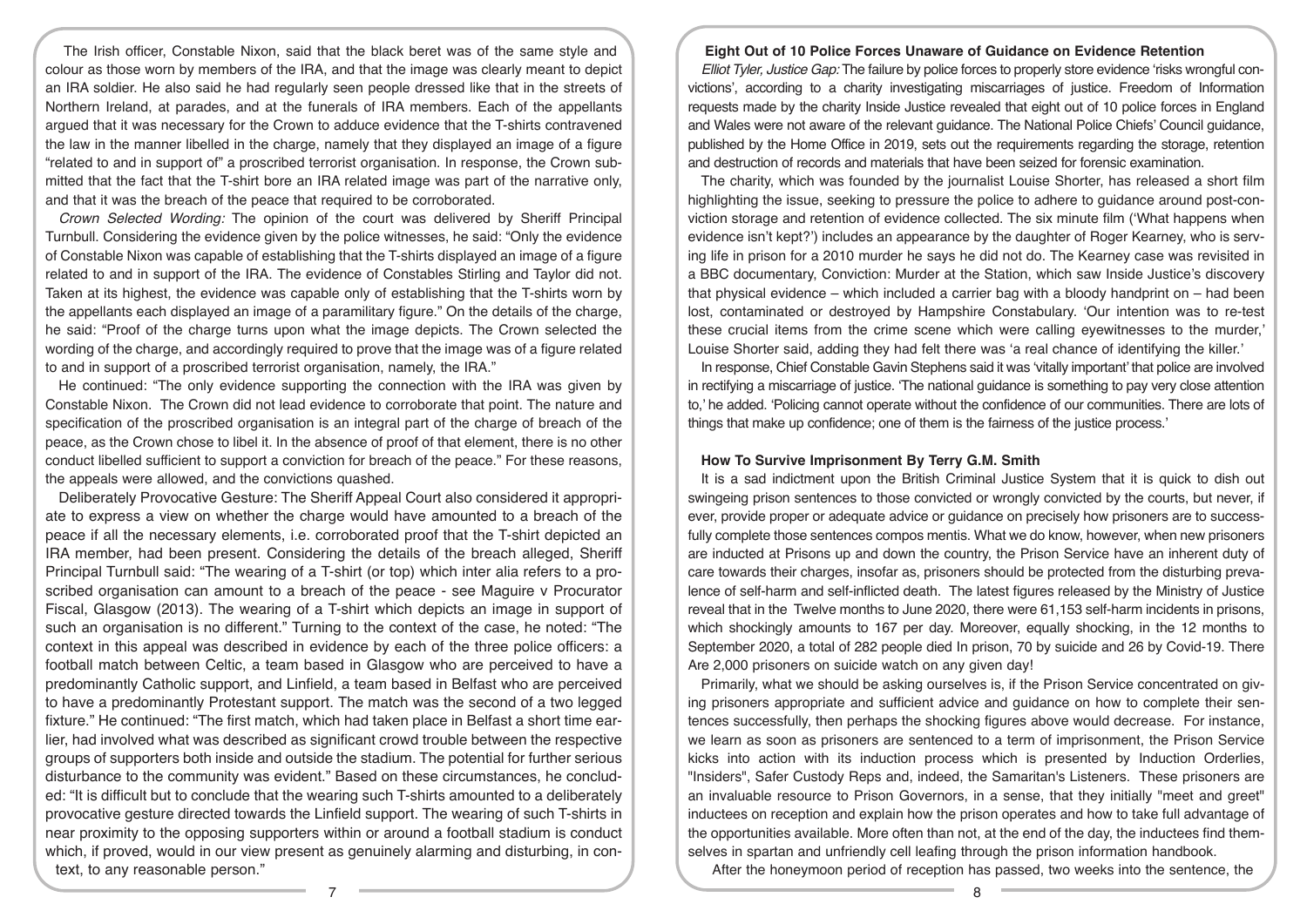prisoner is searching for ways to physically and mentally to survive the sentence since the prisoner may have days, weeks, months, years or even decades to serve and require some concrete advice and guidance in how to overcome and manage this massive and seemingly insurmountable obstacle. In the light of the self-harm figures above, it should not be taken as a given that all prisoners are capable of surviving a prison sentence.

The Prison Service point out, however: "Once the Sentence Plan process comes into action, this will help the prisoner to steer his or her way around the sentence". No amount of Offender Behaviour Courses (OBCs) are going to alleviate the stress and anxieties of a long term prison sentence. Quite clearly, what the new prisoner is looking for is evidence of role models who have previously been in an identical position and come through unscathed at the other end. One quickfire way for new prisoners to do this is to initially set short term goals, such as, the first social visit, the first legal visit to Appeal, reading your first book of literary significance, setting yourself physical and competitive targets in the gymnasium and, of course, if applicable, working on your miscarriage of justice. Principally, the main aim and objectives are to keep your mind active, to such a degree, that you forget that you are in prison. As the more that an inductee dwells on the fact that they are incarcerated. The more their mood will dip, and before they know it, they are in a tailspin towards despondency and depression.

As a prime example, in June 1983, when I had just been convicted and sentenced to 15 years imprisonment, I was allocated to HMP Wormwood Scrubs. While at the jail, I was introduced to a group of experienced long-term prisoners who had just been transferred to the Scrubs after a riot at HMP Albany. Immediately, the prisoners sensed that the I was like a fishout-of-the-water and provided me with some much-needed advice and guidance. In short, Iwas given a crash-course in the survival of long-term imprisonment. The core issues at that time being to: (1) maintain strong family ties with love ones through regular correspondence and social visits; (2) stimulate your mind with books and academic courses and achievements, (3) keep yourself fit and healthy through regular sessions in the gymnasium and (4) if you are that way inclined, maintain and sustain your faith.

In 2010, however, after being wrongly convicted and sentenced to the ill-conceived IPP sentence with a minimum 12-year tariff. I was introduced to the writings of the psychoanalyst and concentration camp survivor Viktor Frankl. At which point, among other things, the author learnt during Frankl's time at Auschwitz concentration camp, in order to survive a dire regime of slave labour, physical beatings and starvation, he set his mind to create and develop a viable psychological hypothesis to counter the extreme psychopathological influences of the camp. Quinte ssentially, Frankl created, developed and refined a previously designed psychological theory of "Logotherapy". A triedand-tested way to " •.• treat psychological problems by helping people to find meaning in their lives". (2) The guiding rationale being despite the enforced incarceration, beatings and cruelty meted out by the guards " •.• there was one part of their lives that remained free: their minds".(3) Moreover, Frankl declared: " it is not we who are permitted to ask about the meaning of life, it is life that asks the questions". Put another way, what Frankl was saying to us was never give up on your personal endeavours and struggles, as none of us knows what opportunities await us in the future. Put succinctly; we should not jump too quickly to assume that the best of our lives have already passed.

Frankl also added, human bein~are able to give meaning and purpose to their existence in three distinct ways: Firstly, by being creative, "by doing something, by acting, by creating, by bringing a work into being". A work of art, a labour of love; "something that outlasts us and continues to have

an impact. Secondly, "by experiencing something; nature, art or loving people. Indeed, Frankl asserts, "one cannot earn love, love is not a reward, but a blessing" Thirdly, through how one adapts and reacts to suffering. Insofar as the German Philosopher Friedrich Nietzsche (1844-1900) proclaimed: "Whoever has a why to live can bear almost any how". This includes " facing their death enduring a dreadful fate like-a concentration camp.

In short, our lives take on meaning through our actions, through loving and through suffering".

More recently, the author has become a victim of state-induced suffering not that dissimilar to the above. In a sense, in May 2020, after 12-years behind the prison cell door. The Parole Board denied my immediate release to enrol and study for a Master Degree at the Anglia Ruskin University but recommended "open conditions".

Four months later, however, the Secretary of State rejected the Parole Board's recommendation on the basis that the Parole Board had not presented "a wholly persuasive case"; as the I had escaped from lawful custody 36 years ago and am still maintaining my innocence -- - which is my legal right. Besides, I had not completed any offence related work, which is not entirely true. As I had volunteered to re-assessed for all the OBCs required but due to "low" Re-Offending Predictor Scores (OGRS3), it was determined that he did not "meet the required criteria". Therefore, I have additionally penalized and punished as a posttariff IPP prisoner for the disputed failings of the Parole Board and the narrowness of the OBCs criteria.

As a result, the Secretary of State has instructed that the I remain in "closed conditions" and volunteer to enrol and complete an "Enhanced Behaviour Monitoring Course" when he already has one of the most exemplary behavioural records in the prison estate with a first-class BA Honours degree. Furthermore, it is almost Nazi-esque that there are still 2,223 people, human beings, in British prisons serving the indeterminate IPP prison sentence that was formally abolished in 2012, with nine out of 10 prisoners like the author, past their tariff expiry date. More starkly, 63 IPP prisoners have taken their lives while serving the endless IPP experiment.

Recently, the author wrote to the brainchild of the IPP sentencing policy Lord Blunkett who has sincerely expressed for the umpteenth time: "I am deeply disturbed by the way the whole of the implementation of IPP was delivered from 2005 onwards". Nevertheless, we learn, no one seems to be listening. In conclusion, I will end the same way that I started. It is a sad indictment on the British Criminal Justice System when a post-tariff IPP prisoner has to seek solace and support from the long-dead psychoanalyst and concentration camp survivor to make sense of a sentence that was appropriately terminated in 2012, but not retrospectively.

#### **Sex Workers' Safety in the Balance in Scotland**

Heather Barr, Human Rights Watch: Consultation Ignores Safest Option for Workers — Full Decriminalization: The Scottish government is holding a consultation on "how best to challenge men's demand for prostitution in Scotland, reducing the harms associated with prostitution and supporting women involved to exit." Scotland's laws currently criminalize many activities related to the sale and purchase of sex, including publicly soliciting or loitering for the purposes of selling sex, and "brothel keeping." As Human Rights Watch wrote in our submission, our research in countries including Cambodia, China, South Africa, Tanzania, and the United States has led us to support full decriminalization of sex work. Our findings indicate that even when only buying sex is criminalized, it makes it harder for sex workers to protect themselves from violence. Laws prohibiting "brothelkeeping" often prevent sex workers from sharing work premises and protecting each other.

The opportunity for members of the public, especially people currently engaged in sex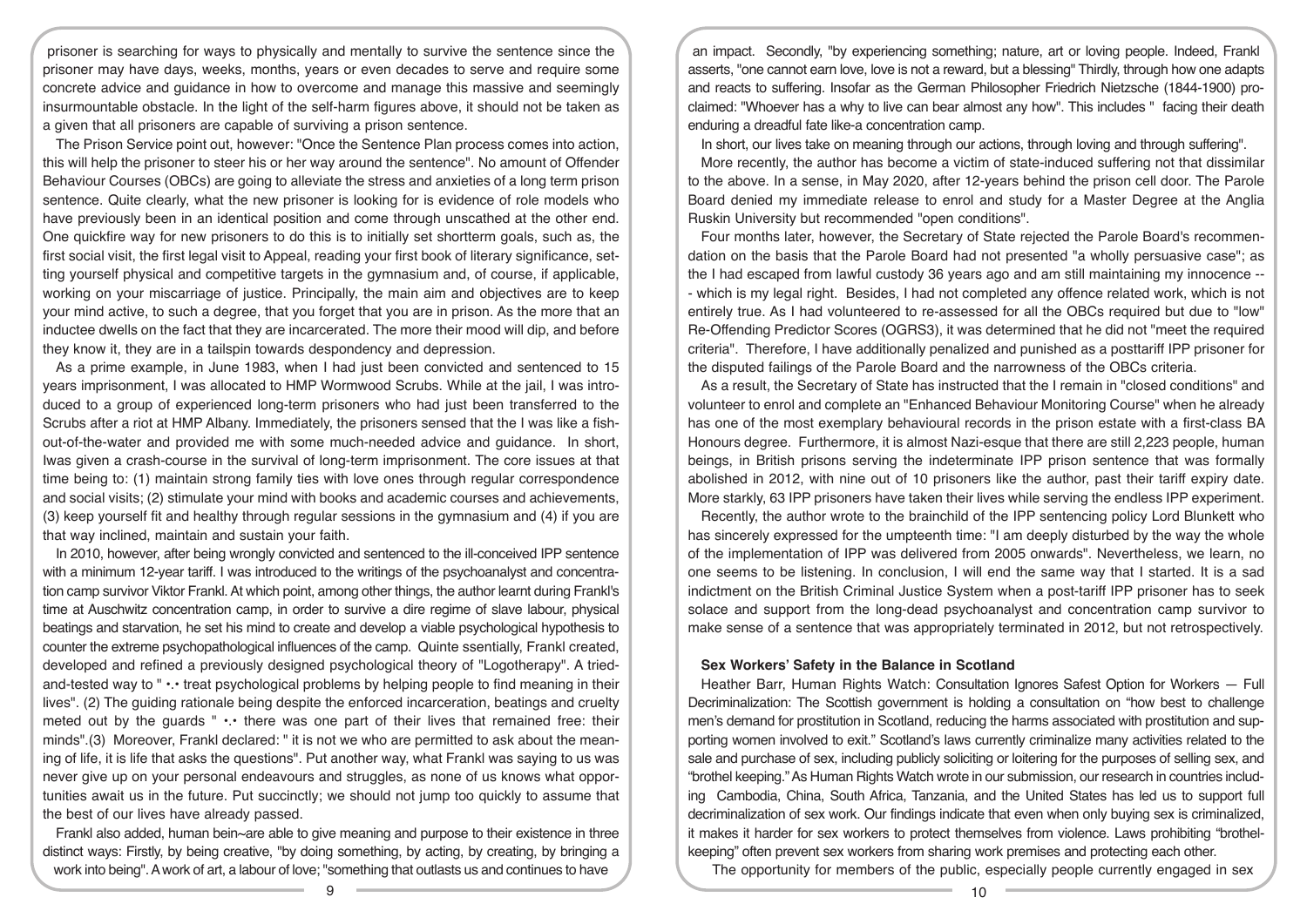work, to weigh in is important. But the government's framing of the consultation betrays a lack of understanding of the diversity of people who sell and buy sex. It also excludes the approach that best reflects international human rights law and research on how best to protect the safety of people who exchange sex for money – full decriminalization. The consultation asks people which of four approaches they see as most effective at preventing violence against woman and girls, but those options do not include full decriminalization. Laws such as those in Scotland criminalizing loitering and soliciting can force sex workers to make hurried and less cautious decisions about potential clients, or to work in more dangerous locations. These laws also leave many sex workers with criminal records that can make it harder to transition into other forms of work and access benefits and services.

The consultation also highlights "links between human trafficking, prostitution and serious organized crime." Human Rights Watch has also conducted extensive research on human trafficking and works to end human trafficking. Sex work is the consensual exchange of sex between adults. Human trafficking is a separate issue—it is a serious human rights abuse and a crime and should always be investigated and prosecuted. Laws and policies that clearly distinguish between sex work and the crime of human trafficking help protect both sex workers and crime victims. Scotland's consultation on sex work could help inform a new approach that better protects the safety and well-being of sex workers—if the government is prepared to hear those views.

# **Police Officer in Death Case Resigned Before Disciplinary Action**

Mark Townsend, Guardian: The only police officer due to face misconduct proceedings over the death of a black man resigned before a disciplinary hearing could take place, the Observer can reveal. Witnesses claimed that the officer sprayed CS gas into the face of Edson Da Costa, and this could have "contributed" to his death according to an independent expert. The officer resigned more than 12 months ago – but the family was never told. Two other officers were also due to face "management action" over the death of Da Costa, this time for failing to ensure that an ambulance was called quickly enough. The family has still not been told what disciplinary action took place and when. It is not known if the officer who resigned in October 2019 before his misconduct hearing moved to another force.

Da Costa, a 25-year-old father, died after he was restrained by four plain-clothed police officers in east London in 2017 following a traffic stop. Learning that the one officer facing misconduct proceedings over the death of his son had resigned more than a year ago, Da Costa's father Ginario said: "This is a joke. Why are they not accepting blame, why have they not apologised to the family?" The family is also concerned that during the inquest into Da Costa's death, the coroner asked jurors to reveal if they or any family members had been "involved in any campaign groups such as Black Lives Matter", raising concerns over discrimination. Last night a spokesperson for the Black Lives Matter movement, which has organised global protests following the death of George Floyd at the hands of US police, called it an "attack on the freedom of association". They added: "Support for black lives cannot and should not mean exclusion from any area of civic life."

An Observer investigation into Da Costa's death has uncovered concerns about the behaviour of the officers, including questions over why he was stopped in the first place and how he was treated after he was subdued. News that no officer has faced any misconduct action over Da Costa's death has infuriated the family and is likely to further fracture trust between police and black communities following claims of discrimination on issues such as stop and search. Intensive-care expert Professor Jerry Nolan, who examined the case, said that the spraying

of CS gas at close range could have been a "contributory factor" in Da Costa's death. Two witnesses say that the officer was roughly 6cm away from Da Costa when he sprayed, contravening guidance that CS gas should not be used less than a metre from its target. When the officer was later questioned by investigators from the Independent Office for Police Conduct (IOPC), he refused to "confirm or deny that he had discharged his spray at close range".

The IOPC investigators also found that the officer had told the ambulance control-room that Da Costa was conscious and responsive, although in a statement he said he had told ambulance officials he was unconscious. "[The officer] had a duty to Da Costa to preserve life, but evidence indicates he may have failed to perform that duty to a satisfactory standard," said the IOPC in its conclusions. It added: "The evidence suggests a reasonable tribunal, properly directed, could find misconduct relating to his use of CS spray."

The serving of misconduct proceedings on officers does not indicate guilt. On Friday night an email from family lawyers alerted the Da Costa family to the situation and said that they were asking for "an explanation from the MPS [Metropolitan Police Service] as to how and why you were not informed by them of the outcome and for an apology". On Saturday a Met spokesperson said: "A human error meant, unfortunately, that the IOPC were not informed of the outcome." However they added that the watchdog had since been informed, and the family had since been briefed. "Once this omission in the process was learnt of, staff worked swiftly to notify the IOPC, and expressed their regret over this error. We understand the family have been updated by the IOPC," said the spokesperson. An inquest found that Da Costa had died by misadventure after being restrained face down by police after swallowing 88 wraps of drugs. The family wants a fresh inquest saying they were unhappy with several aspects of the proceedings.

# **Judge's Decision to Free Teenager Due to Covid Backlog Overruled**

Owen Bowcott, Guardian: A crown court judge, who criticised the government for failing to fund the criminal justice system adequately during the pandemic, should not have freed a defendant awaiting trial, the high court has ruled. Judge Keith Raynor's decision in September to release a teenager who had been held on remand for almost a year – and beyond normal custody time limits – was one that was "not open to him", the lord chief justice, Lord Burnett of Maldon, said. The ruling, by Burnett and Lord Holroyde, reverses Raynor's judgment at Southwark crown court, which described the Ministry of Justice's efforts to keep the court going during the emergency as "inadequate". Raynor had refused to extend the custody time limit for the young man, who had been arrested for possession of heroin, cocaine and cannabis and charged with drug dealing. When he came before Raynor, he had been held in prison on remand for 139 days beyond his original custody time limit.

Raynor's judgment accused the MoJ and HM Courts and Tribunal Service (HMCTS) of a "systemic failure" to provide for jury trials to continue. "The lack of money provided by parliament to provide sufficient space for trials to be conducted does not amount to a good nor a sufficient cause to extend the custody time limit in this case," he said. The Crown Prosecution Service, however, challenged Raynor's decision, arguing that the fact that it was "neither practical nor safe" for jury trials to be heard within custody time limits during the pandemic was a "good and sufficient cause" to extend them.

Burnett and Holroyde, sitting in the high court, found that Raynor's conclusions about a lack of funding were "not sustainable". The judges said: "The problem was not lack of funding nor systemic failure the problem has been in expanding quickly the number of trial court rooms." The backlog of crown court cases grew from 39,000 to 49,000 between March and October. However, the judges noted, HMCTS was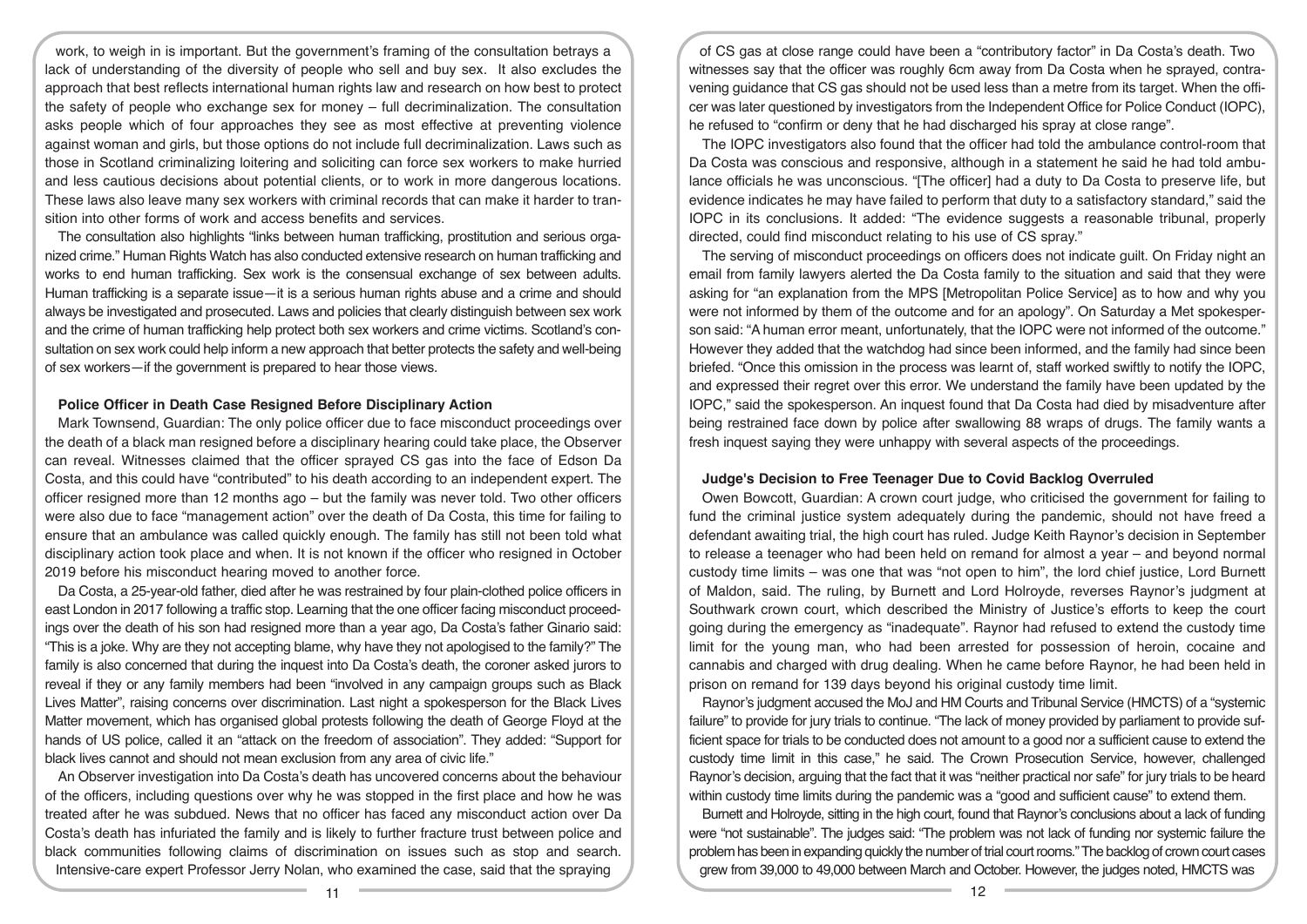provided with £142m in July and a further £83m in September for "a wide range of Covid-related actions", including adapting courts so jury trials could continue. "The problems in accelerating the capacity of the system to hold jury trials have been practical and logistical, rather than financial," Burnett and Holroyde added. "The decision of Judge Raynor that the prosecution had not shown that the need for an extension to the [custody time limit] was due to a good and sufficient cause was one that was not open to him."

# **Secrecy, Corruption And Cronyism**

Nicholas Reed Langen, Justice Gap: In Shakespeare's Julius Caesar, Brutus, musing upon how to save Rome, considers the risk of Caesar, upon being crowned, turning on those who have lifted him up, 'scorning the base degrees by which he did ascend'. This is not a concern that anyone who helped Boris Johnson rise to power can empathise with, given Johnson has spent his premiership – including much of the government's pandemic response – distributing the nation's largesse to those who paved his path to No. 10, rather than to those who can best help the nation. Nor is this largesse merely pecuniary, with the prime minister showing a hitherto unrevealed side to his character by remaining resolutely faithful to his ministerial allies, keeping them in post regardless of how incompetent (Gavin Williamson), how venal (Robert Jenrick), or how malignant (Priti Patel) they may be.

Such corruption and cronyism is fatal to effective government. It dispenses with the normal rules of engagement, turning what should be a democratically accountable institution into the personal fiefdom of the prime minister, where he governs through whims and partisan interests, rather than being guided and bound by rules, conventions and principles. Not only is this harmful from an economic perspective, with the Chancellor's statement to the House showing how parlous the UK's finances are, but harmful to the functioning of government. As well as being able to ill afford money being wantonly spent on goods and services that achieve nothing but to line the pockets of Cabinet ministers' friends and allies, the nation cannot function under a government run on secrecy, deception and hypocrisy.

Little demonstrates this gaping void of principle more than the long suppressed independent report into the Home Secretary's conduct in office. Reports that accuse – or absolve – ministers of bullying are not supposed to sit on the prime minister's desk until he decides it is politically advantageous for them to be released, or until an involved party decides that enough is enough, and leaks it to the press. While Patel's conduct is egregious, and while she should be well on her way out of an office that she never should have held in the first place, the fact that the prime minister had the report sitting on his desk for months, and doubtless would have kept it there, is equally appalling.

If Downing Street had its way, this concealment and deception would form the core of its communications strategy. The prime minister is allergic to scrutiny, repeatedly ducking interviews with Andrew Neil, the BBC's former interrogator-in-chief, during the 2019 election campaign, and banning ministers from appearing on Channel 4 News and Radio 4's Today programme because their presenters did their jobs properly, subjecting him and his government to rigorous questioning.

Meanwhile, whenever he appears at Prime Minister's Questions, he spends more time trying to pin a nickname on Keir Starmer than engaging with the questions he is asked. The appointment of Allegra Stratton as press secretary is a further attempt to restrain the media, funnelling them and their questions through a fully briefed political operative, ensuring that the government line is precisely toed, and reducing the risk of unfavourable facts and figures breaking out into the public domain.

Secrecy is the foe of democracy. For a democratic government to rule legitimately, it must govern with the people's consent, and consent can only be properly given when it is informed.

If a nation's people are left in the dark, groping for facts about how their executive is gov-

erning, it is a democracy in name alone. Preferring opacity and mendacity may be desirable in the short-term, but in the long run in undermines public trust, and this, in turn, erodes the willingness of the public to follow where the government tries to lead. In normal times, such failure may harm the government's policy ambitions, but at during a pandemic, such a lack of faith is ruinous for the health- physical, social, and economic- of the entire nation.

It is this need for faith that explains why courts and inquiries are ordinarily so adamant about the need for transparency in judicial processes. If people, both the parties involved and interested bystanders, are kept informed, able to bear witness to all the same information that the arbiters receive, they will be more willing to accept whatever decision is handed down. It is when people sense that the wool is being pulled over their eyes that they become recalcitrant.

Unfortunately, this principle has been turned on its head in the the Undercover Policing Inquiry, which began hearing evidence this month. This inquiry is investigating the undercover tactics used by police forces to infiltrate political organisations since 1968, but, ironically, has preferred to hear evidence in a manner that conflicts with the need for open and transparent justice. Ordinarily, inquiries are reasonably accessible to the public, while recognising that at times, they raise politically sensitive matters not suited to the public domain, with Lord Toulson asking in Kennedy v The Charity Commission, a Supreme Court case concerning the principles of open justice in inquiries, 'how …an unenlightened public [is] to have confidence that the responsibilities for conducting quasi-judicial inquiries are properly discharged?'.

In contrast to the Grenfell Inquiry, which is continuing to run during the pandemic and is streaming oral evidence online, the evidence given to the SpyCops Inquiry is available via text alone, with no audio or video, available, but instead a live transcript that cannot be paused or rewound. This makes it virtually impossible for the media to effectively report on the proceedings, with Dominic Casciani, the BBC Home Affairs correspondent, tweeting that the livestream is 'virtually unusable'.

Parallel to this, Sir John Mitting, the retired High Court judge running the inquiry, has been willing to approve a range of applications that seek to conceal the identities- both real and assumed – of the officers involved, on the basis that disclosing their real names may expose them to risk and violate their right to privacy. While in some cases, this may be plausible, most of the organisations these officers were sent into were peaceful, and they were last undercover decades ago. There is little to no real threat to them, but preventing their identities from being revealed frustrates the purpose they are giving evidence for- it stops those who were spied upon from being able to properly question and challenge their evidence. Instead, these campaigners and their lawyers will have to fly blind, still unsure as to who the undercover operatives really were. In turn, this renders the inquiry pointless, landing the taxpayer with a significant bill (with the inquiry having already cost 23m, and due to run for another three years), while doing enough to raise the ire and frustration of the campaigners, but nothing to redress their concerns.

All governments sometimes need secrecy. The public do not need to know about all of the unpleasant realities that running a government can involve. But the default position should be in favour of transparency, not secrecy. Independent reports like that by Sir Alex Allen into Priti Patel's conduct as Home Secretary should not be locked in the prime minister's desk, in the hope that the nation forgets about it, but subject to independent authority that can authorise their release, while procurement contracts and appointments to the government should be transparent, with executive positions in government also required to abide by clear and open recruitment processes. Little good comes from secrecy, but, as the SpyCops Inquiry is showing us, much harm can.